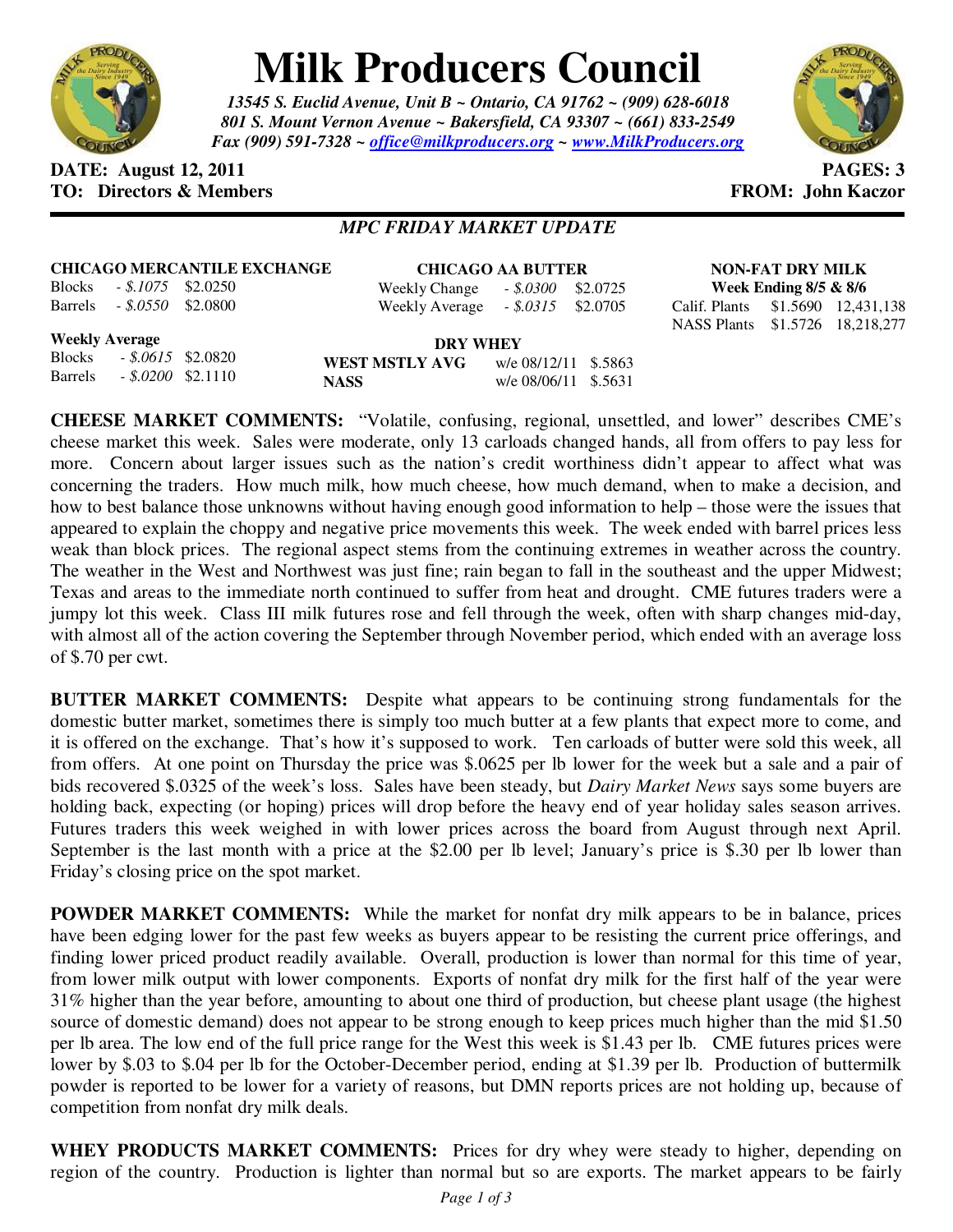balanced except for the eastern area where supplies are tight and re-sales of DW are reported to be earning premiums. The market for whey protein concentrate-34 is uneven, partly because of the recent shift from DW production to WPC production and partly from the lower prices for nonfat powder. However, depending on levels of inventory, some manufacturers are holding firm to previously contracted prices.

\*\*\*

## **FRED DOUMA'S PRICE PROJECTIONS…**

| Aug $5$ Est:      |  | Quota cwt. \$21.38 Overbase cwt. \$19.69 Cls. 4a cwt. \$20.08 Cls. 4b cwt. \$19.09 |  |
|-------------------|--|------------------------------------------------------------------------------------|--|
| <b>Last Week:</b> |  | Quota cwt. \$21.65 Overbase cwt. \$19.96 Cls. 4a cwt. \$20.15 Cls. 4b cwt. \$19.64 |  |

**\*\*\*** 

**BIG DEVELOPMENT ON THE DAIRY POLICY REFORM FRONT:** *(By Rob Vandenheuvel)* Over the past two weeks, we've published articles in this newsletter that took an in-depth look at the facts behind the draft legislation proposed by Congressman Collin Peterson (D-Minnesota) (information on Rep. Peterson's draft legislation can be found at http://democrats.agriculture.house.gov/press/PRArticle.aspx?NewsID=1118). The bill would make fundamental reforms to our industry's "safety net" programs. Our articles looked at how the reforms in Rep. Peterson's bill would work and how they would compare to what we have now. If you missed either of those articles, you can find them both on our website at www.milkproducers.org.

This week, news out of Washington, DC forces us to take a look at another equally-important part of the equation – the political aspect. It was announced this week that Congressman Mike Simpson (R-Idaho) will be cosponsoring the legislation along with Rep. Peterson (press release: http://futurefordairy.com/sites/default/files/pdfs/FFTF-Legislation-Simpson-Cosponsor-081111.pdf). **This is a huge development for a couple reasons.** 

First, this is the first comprehensive dairy policy reform bill in recent history to receive support from both a Republican and Democrat in Congress. Why is this significant? There are 435 Members in the House of Representatives and 100 Senators. These 535 individuals – **and only these 535 individuals** – hold the power to actually vote on and approve reforms to our Federal dairy policies. Of those Members of Congress, 286 are Republicans, 244 are Democrats and 2 are Independents (the numbers don't quite add up to 535 because there are currently 3 vacant seats in the House of Representatives). Add to those numbers the fact that Republicans control the U.S. House, Democrats control the U.S. Senate and the President is a Democrat. With that kind of political maze to navigate through in Washington, DC, **no legislation will be able to generate enough support to be approved by Congress and signed by the President unless it has support in both the Republican and Democrat camps.** 

Rep. Simpson's announcement also carries regional significance. **The producer side of the dairy industry constantly finds ways to divide ourselves** – differences in region and average farm size are the two most prominent. Our nation's processors – who appear to have a much easier time uniting behind a common policy position – rely on these differences among the U.S. dairy farmers to keep us from ever uniting behind a common proposal to reform our dairy policies. **There's a reason we haven't seen much rhetoric blasting Rep. Peterson's draft legislation coming out of the International Dairy Foods Association (IDFA) lately. They seem to be content with sitting back and letting producer groups fight each other**. The announcement that Rep. Simpson of Idaho is now joining forces with Rep. Peterson of Minnesota is a huge step in the direction of setting aside our regional differences and uniting behind a common proposal that will improve the dairy safety net policies for all dairies throughout the country. **Thank you Congressman Mike Simpson!** 

**U.S. EXPORTS THROUGH JUNE REMAIN AT OR NEAR HISTORIC HIGHS**: *(By J. Kaczor)* Increased export volume in the first half of the year along with increases in the percentage of production exported were recorded for five of seven major U.S. dairy products. The exceptions were dry whey and whey protein concentrates, with lower volumes and lower percentages of production. The U.S. Dairy Export Council estimates